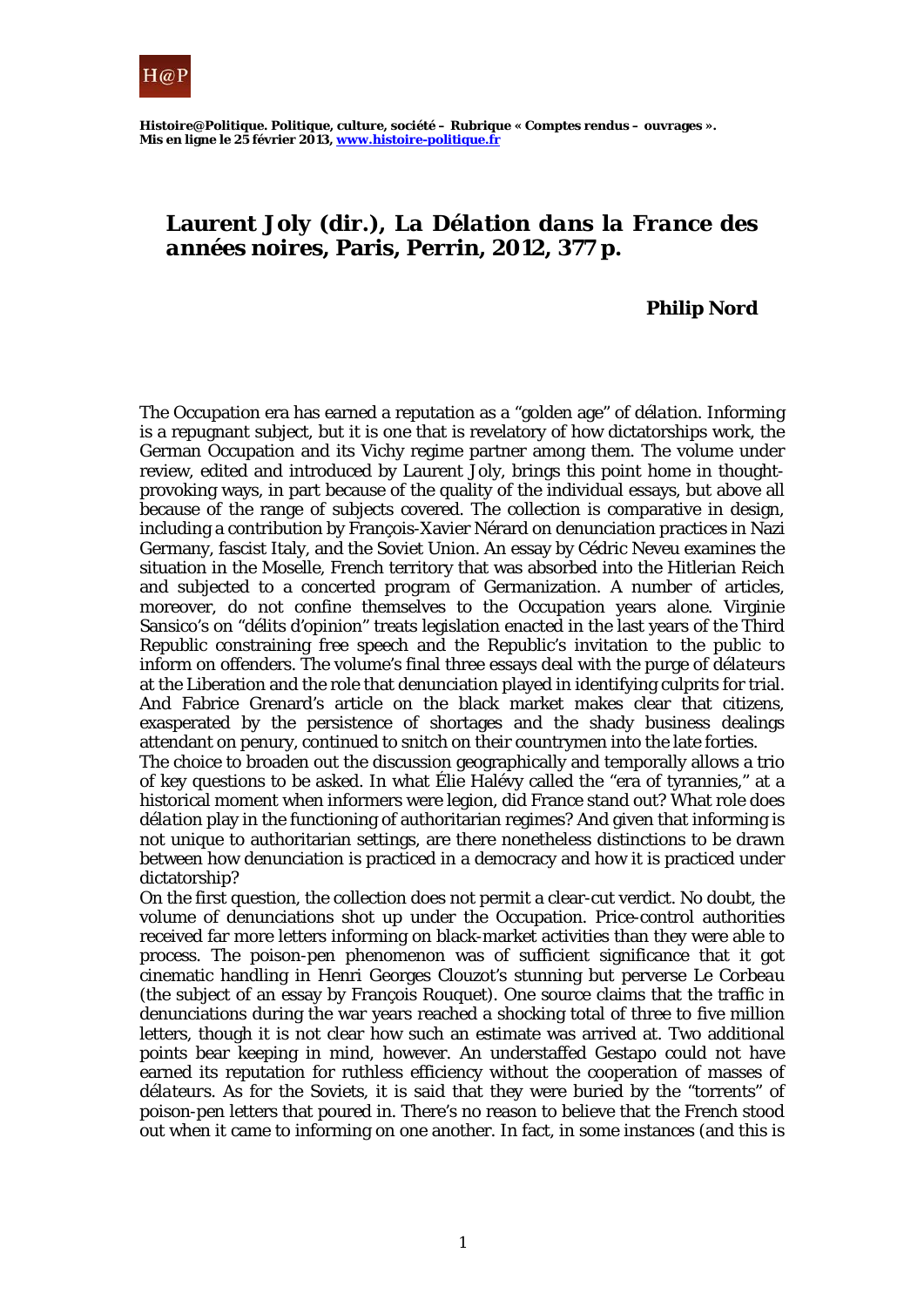

*Histoire@Politique. Politique, culture, société* **– Rubrique « Comptes rendus – ouvrages ». Mis en ligne le 25 février 2013, www.histoire-politique.fr**

the second point), they knew very well how to keep quiet. Raphaël Spina's article on "*les réfractaires au STO*" shows just how little cooperation Vichy got from the public when it came to implementing and policing a policy that was so unpopular. The Gauleiter of the Moselle, hard as he tried to Nazify the region, ended up relying more on police methods to achieve his ends – networks of infiltrators and paid agents, not to mention brutal interrogation techniques – than on the snitching propensities of the local population. So, perhaps the stereotype of the poison-pen writing Frenchman is not so deserved after all. Such a conclusion, even if provisional, does raise a puzzle: how is it that the stereotype gained such wide currency in the first place?

As to the second question – how *délation* works in authoritarian settings –, the volume's findings are wide-ranging and provocative. They come in two parts, the first having to do with how *délation* fits into structures of authoritarian rule, the second with how it functions in ways that benefit both informants and the regimes they serve.

Informing in authoritarian settings is a systemic phenomenon. The Nazis seconded by the Vichy authorities encouraged the practice, as did the media, above all the press, and there were no sanctioned voices arguing to the contrary. The offenses worthy of denunciation, moreover, were numerous – *délits d'opinion*, black-market activities, and dodging the labor draft. The collection, as already noted, devotes an essay to each, and there is a contribution as well on *la traque des communistes et des Juifs* by Joly himself and one on *délation en matière d'avortement et de déviances morales* by Fabrice Cahen and Christophe Capuano. Nor was it just the man in the street who was called on to inform. There were official bodies that made a specialty of denunciation, in Germany any Nazi-party affiliate, in the annexed Moselle a partylike structure known as the Deutsche Volksgemeinschaft, and in Vichy France the Légion française des combattants. The Legion staked out a place for itself as the ideological shock troops of the National Revolution, making denunciation of backsliders one of its specialties, enough so that it won for itself the dubious nickname of *Légion des mouchards*. It's not just that informing was institutionalized but that there was a proliferation of state agencies charged with processing denunciations and making arrests. The regular police were just one piece of a ramifying repressive apparatus. There were *brigades spéciales* to hunt down communists and Jews. The Commissariat général aux questions juives maintained an anti-Jewish police unit of its own. The office dealing with price controls on food stuff maintained a network of *contrôleurs* and inspectors to follow up leads provided by self-appointed snitches. Not least of all the penalties for falling afoul of the authorities, whether German or French, were severe, including torture, execution, and deportation. One of this volume's great strengths is that it looks at *délation* not just in isolation but as an indispensable cog in larger, authoritarian machine.

Part of what made it indispensable was the bond it created between informant and regime. Cahen and Capuano in fact write of an "*instrumentalisation mutuelle*". According to received wisdom, the *délateur* was most often female, a mean-spirited concierge or a wronged wife or lover. This image, it turns out, was on the whole false, another stereotype exploded and another whose etiology merits a closer looking into. But whether male or female, informers did in fact tend to be city folk, often acting in concert with co-complainants (as Marc Bergère's essay on *délation* in the Anjou points out). Joly writes of them as "*déclassés*" and "*marginaux*", although it might be fairer to characterize them as persons of modest to middling background and means.